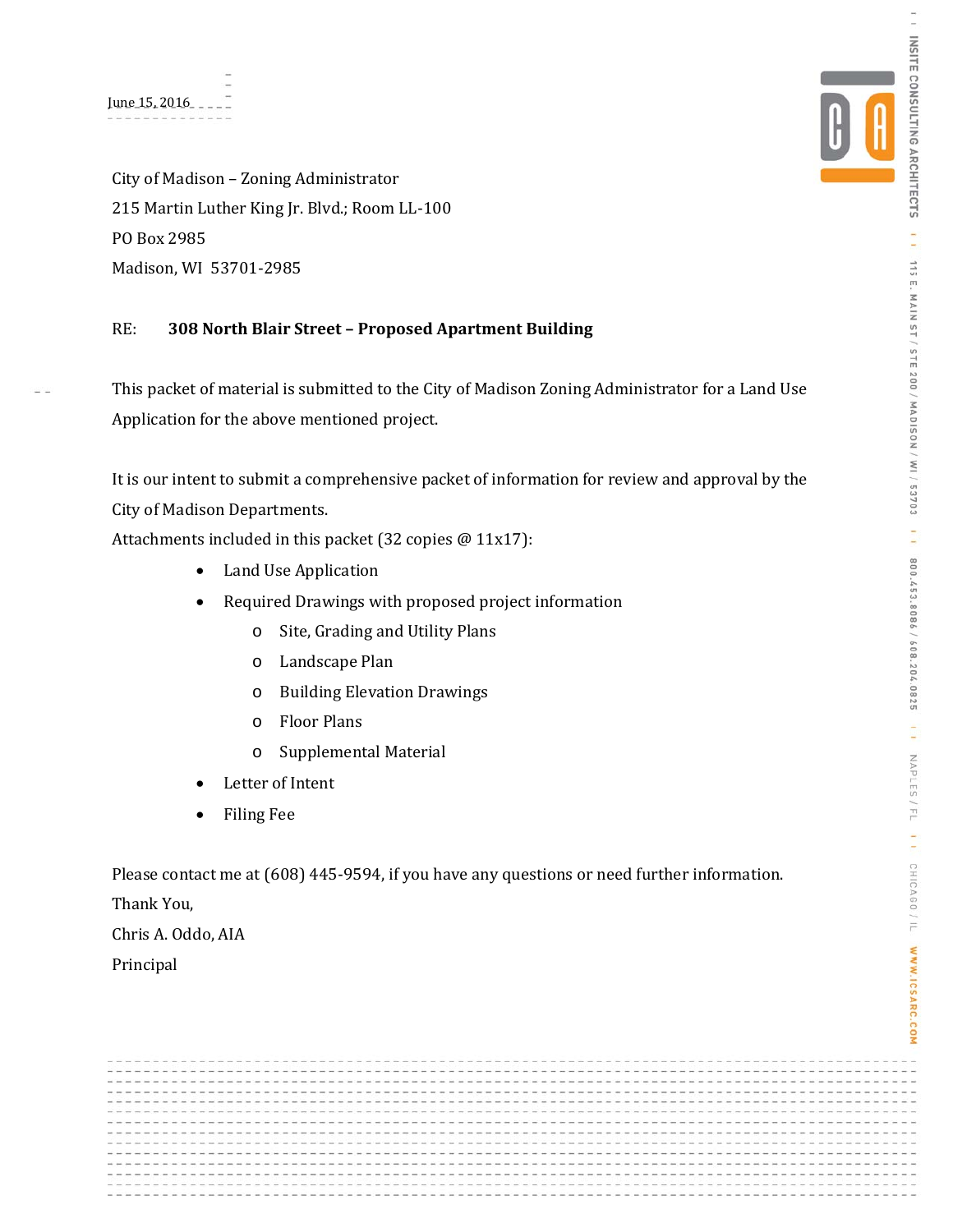#### **Letter of Intent:**

To: City of Madison Zoning Administrator

#### RE: **308 North Blair Street – Proposed Apartment Building**

#### **PROJECT TEAM**

#### **Client**

Renaissance Property Group, LLC 2132 Fordem Avenue, Suite 100 Madison, WI 53704 608.301.0001 Michael Matty - Managing Member

#### **Architectural & Landscape**

InSite Consulting Architects, LLC 115 East Main Street Suite #200 Madison, WI 53703 608.445.9594 

#### **Site Survey**

Burse Surveying and Engineering, Inc. 2801 International Lane, Suite 101 Madison, WI 53704 608.250.9263 

# **EXISTING CONDITIONS**

Presently, a (2) story wood frame and wood sided house occupy this lot at 308 North Blount Street where the new building is proposed to be developed. See attached existing site survey.

#### **PROJECT SCHEDULE**

It is our intent to issue 100% completed construction documents for bid in August of this year, 2016. Construction would start by or before September of this year and be completed by the summer of 2017.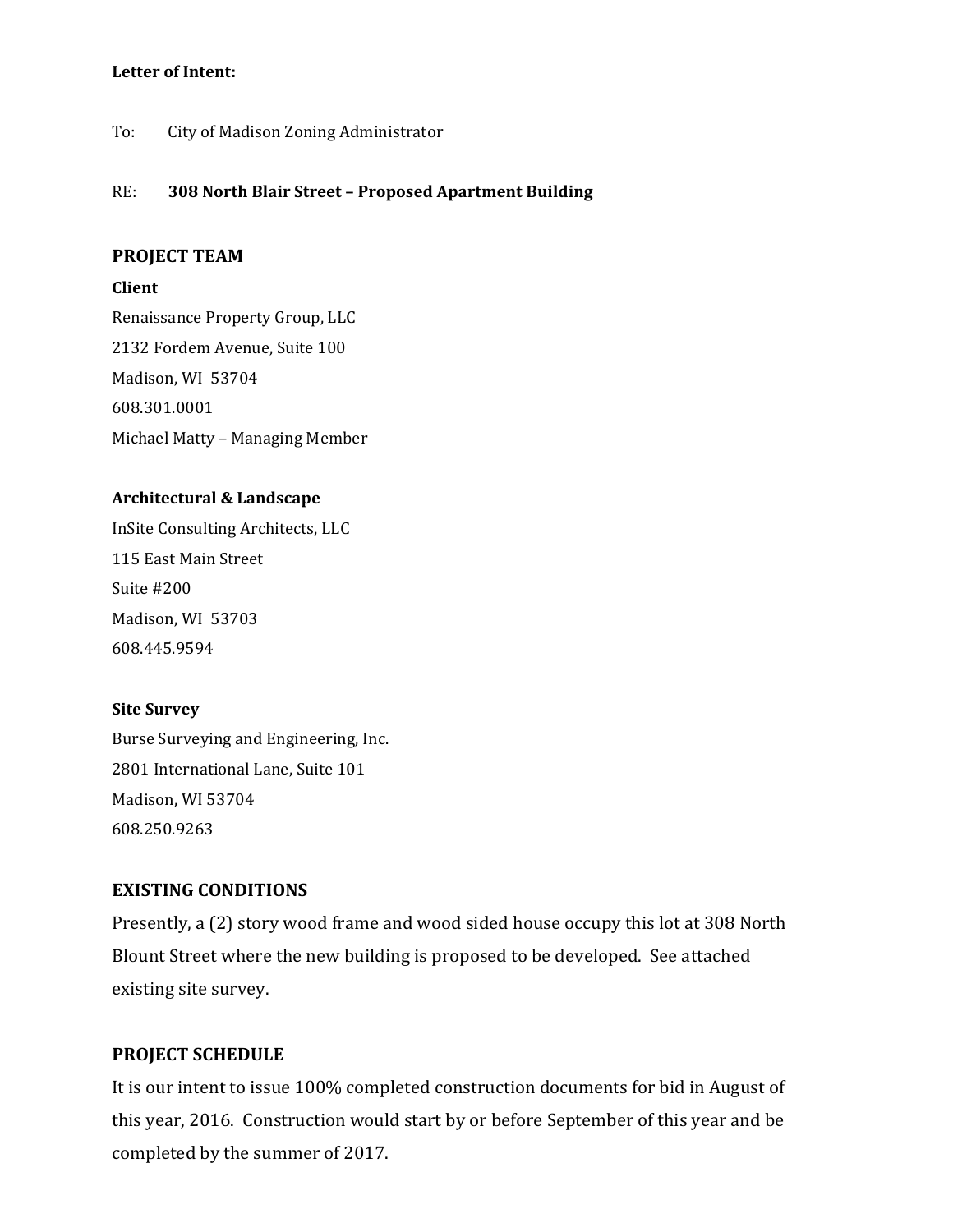# **PROPOSED USES**

The entire proposed new building will be used for residential.

- Garden Level  $= 1,812 \text{ nsf } ((2)$  one bedroom apartments, bike storage & mech. Space)
- 1<sup>st</sup> Floor Level  $= 2,014$  sf ((2) two bedroom apartments)
- $2<sup>nd</sup> Floor Level = 2,014 sf (2) two bedroom apartments)$
- $3<sup>rd</sup>$  Floor Level = 2,014 sf ((2) two bedroom apartments)

# **HOURS OF OPERATION**

24/7/365 

# **BUILDING SQUARE FOOTAGE**

• See above

# **NUMBER OF DWELLINGS UNITS**

Total of  $(8)$  apartment units

# **AUTO and BIKE PARKING STALLS**

There are (0) automobile parking stalls provided in this project.

There are  $(8)$  covered bike parking stalls and  $(1)$  external bike parking stalls provided in this project.

# **LOT COVERAGE & USABLE OPEN SPACE CALCULATIONS**

Lot Area  $= 6,551$  sf

Lot Coverage  $= 2.014$  sf

Usable open space calculation:

Required:  $560$  sf = 40 sf x (14) bedrooms Provided: 2,889 sf

# **VALUE OF LAND**

The land is valued at \$91,400.

# **ESTIMATE OF PROJECT COST**

The estimated project cost is \$TBD.